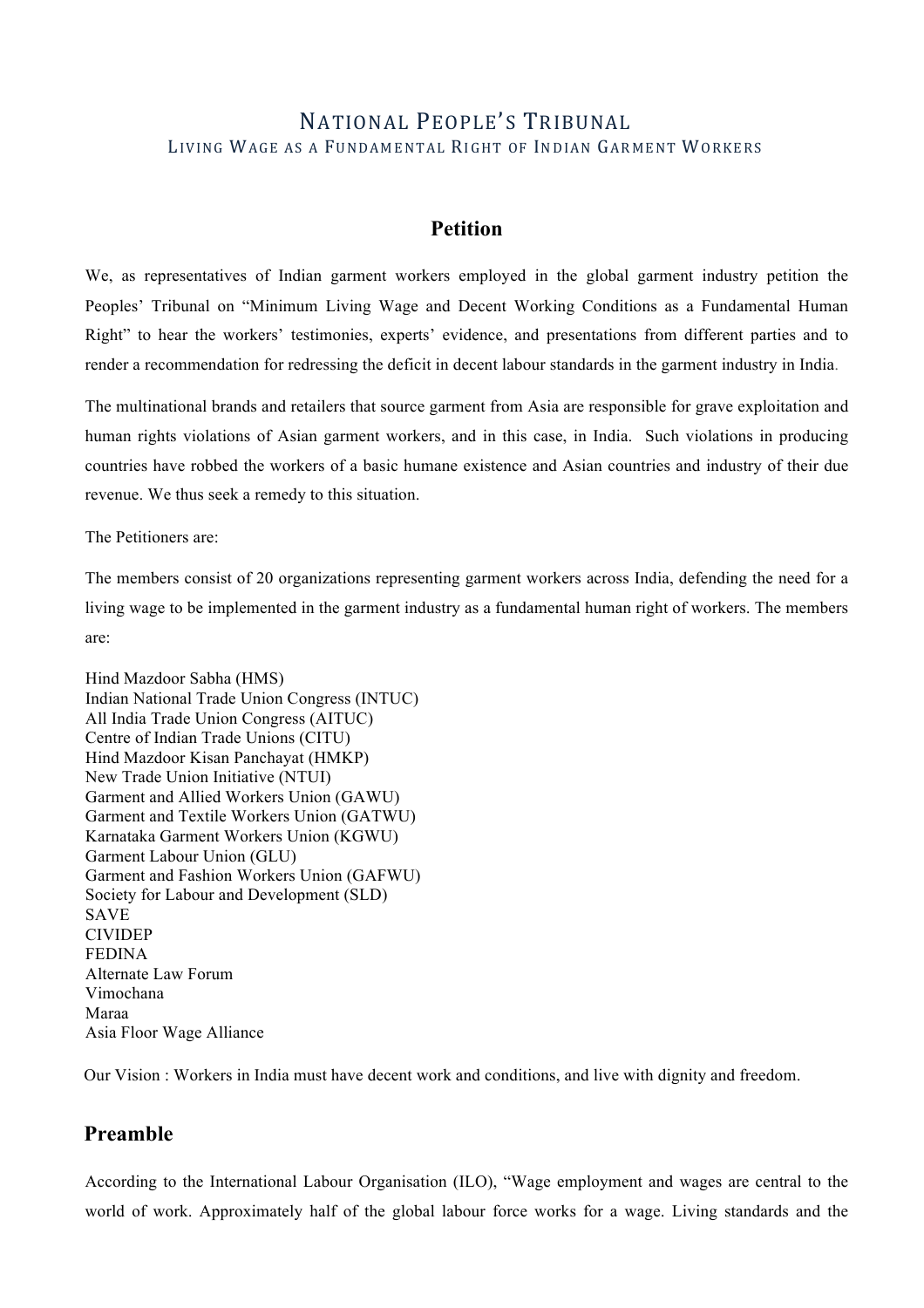livelihood of wage earners and families depend on the level of wages, when and how they are adjusted and paid. Wages are a major component of overall consumption and a key factor in the economic performance of countries. The enormous expansion of the labour force participating directly and indirectly in the international exchange of goods and services and the growing interdependence of low-, middle- and high-income countries has squarely placed wages at the centre of the debate on globalization" (Global Wage Report 2008).

In 1944, the International Labour Organisation (the ILO) adopted the *Declaration of Philadelphia*, as an addition to the ILO's constitution. The *Declaration* articulated key principles: labour is not a commodity, freedom of expression and of association are essential to sustained progress, poverty anywhere constitutes a danger to prosperity everywhere, and that all human beings have the right to pursue both their material wellbeing and their spiritual development in conditions of freedom and dignity, of economic security and equal opportunity.

In June 2008, the International Labour Conference adopted an *ILO Declaration on Social Justice for a Fair Globalization*, based on the principles in the *Declaration of Philadelphia*. The *Declaration on Social Justice* supports "policies in regard to wages and earnings, hours and other conditions of work, designed to ensure a just share of the fruits of progress to all..." The 2008 Declaration recognises the importance of "full employment and the raising of standards of living, a *minimum living wage* and the extension of social security measures to provide a basic income to all in need..." In other words, social security, a decent wage, and formal and full employment are essential for a minimum living standard.

The importance of setting a *minimum wage* is to signal that not all conditions of work, or of life, are subject to negotiation or coercion. The significance of setting a *living wage* is that it makes concrete the idea that work should provide for one's life – that a working person should never, despite their efforts, be unable to support themselves and their families.

The Universal Declaration states in Article 23 (3) that "Everyone who works has the right to just and favourable remuneration ensuring for himself and his family an existence worthy of human dignity, and supplemented, if necessary, by other means of social protection."

The International Covenant on Economic, Social and Cultural Rights (ICESCR) has two articles related to wage. Article 7 defines remuneration as providing workers at a minimum, with:

(i) Fair wages and equal remuneration for work of equal value without distinction of any kind, in particular women being guaranteed conditions of work not inferior to those enjoyed by men with equal pay for equal work;

(ii) A decent living for themselves and their families in accordance with the provisions of the present Covenant;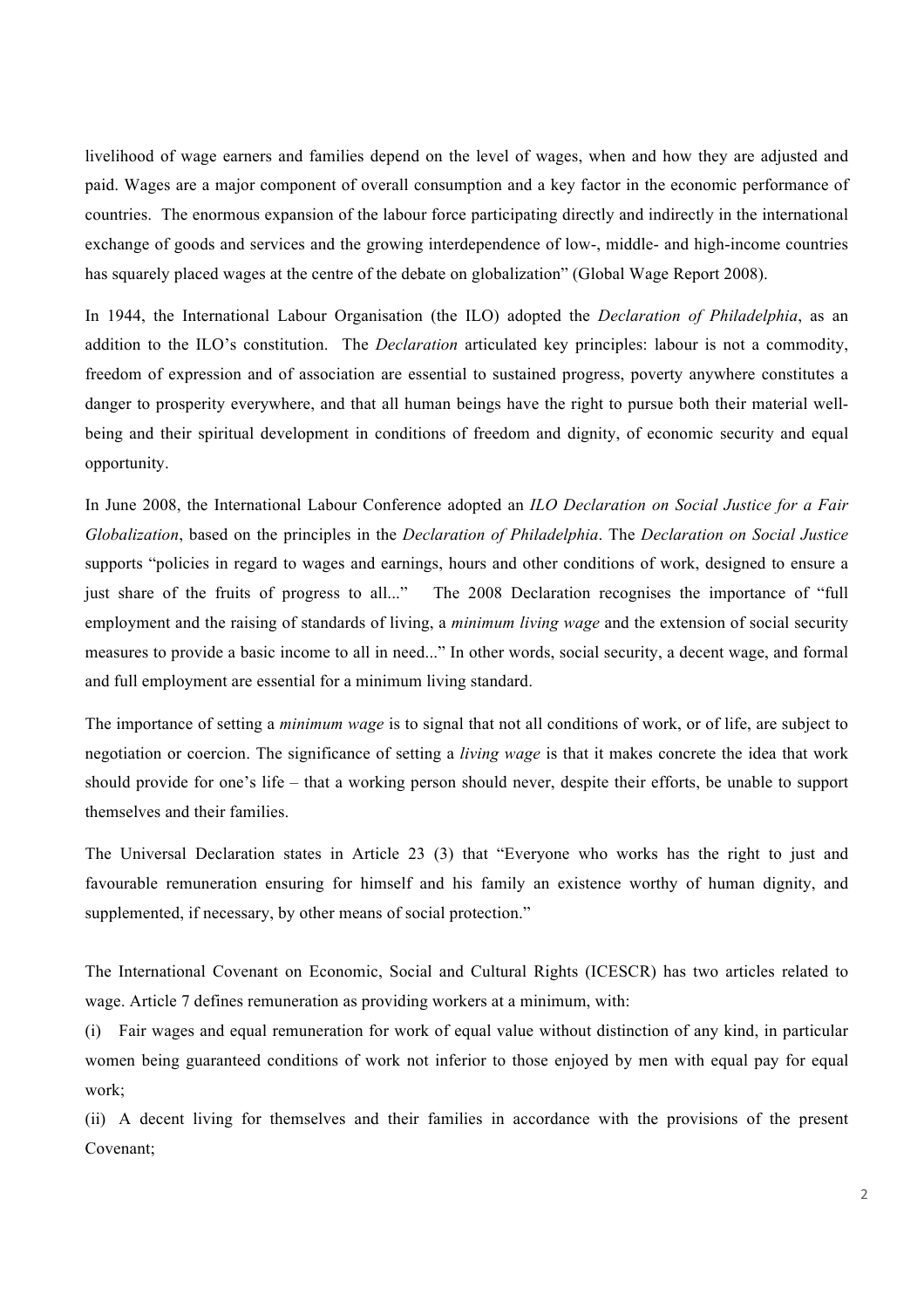(iii) Safe and healthy working conditions;

(iv) Rest, leisure and reasonable limitation of working hours and periodic holidays with pay, as well as remuneration for public holidays

Article 11 (1) of ICESCR defines "the right of everyone to an adequate standard of living for himself and his family, including adequate food, clothing and housing, and to the continuous improvement of living conditions. The States Parties will take appropriate steps to ensure the realization of this right, recognizing to this effect the essential importance of international co-operation based on free consent.

The Convention on the Elimination of All Forms of Discrimination Against Women's Article 11 articulates the right to equal remuneration, including benefits, and to equal treatment in respect of work of equal value, as well as equality of treatment in the evaluation of the quality of work; it prohibits, subject to the imposition of sanctions, dismissal on the ground of pregnancy or of maternity leave and discrimination in dismissals on the basis of marital status.

Unfortunately the universal body of human rights instruments and standards only imply rather than assert a positive "Right to Wage." Based on the ILO's standard on wage as described above, the India's National Peoples' Tribunal, as part of the Asia Floor Wage Campaign seeks to assert a "Right to Minimum Living Wage."

The relationship of wage to survival raises questions about the consequences of denial of wages. The growing gap between rich and poor and the increasing impoverishment of the majority of the working poor in Asia give rise to great economic inequality.

Denial of a minimum living wage is not only a grave injustice that perpetuates social, political and economic inequalities but jeopardises the entire global economic well-being, where the productive forces are deprived of the means of basic survival and of opportunities for development. Denial of a *minimum living wage* as a right directly impacts on the realization of universal and indivisible human rights, as illustrated herein:

Right to life: The insecurities that arise when workers are paid less than minimum wage make it impossible to actually satisfy the right to life, as it denies access to medical care in case of illness or accidents; it prevents the household from purchasing necessary nutritious food on a day to day basis; it removes the means to provide education to children towards improving their living standards; it means outright starvation for those without access to emergency assistance and relief goods in times of calamities or natural or man-made disasters.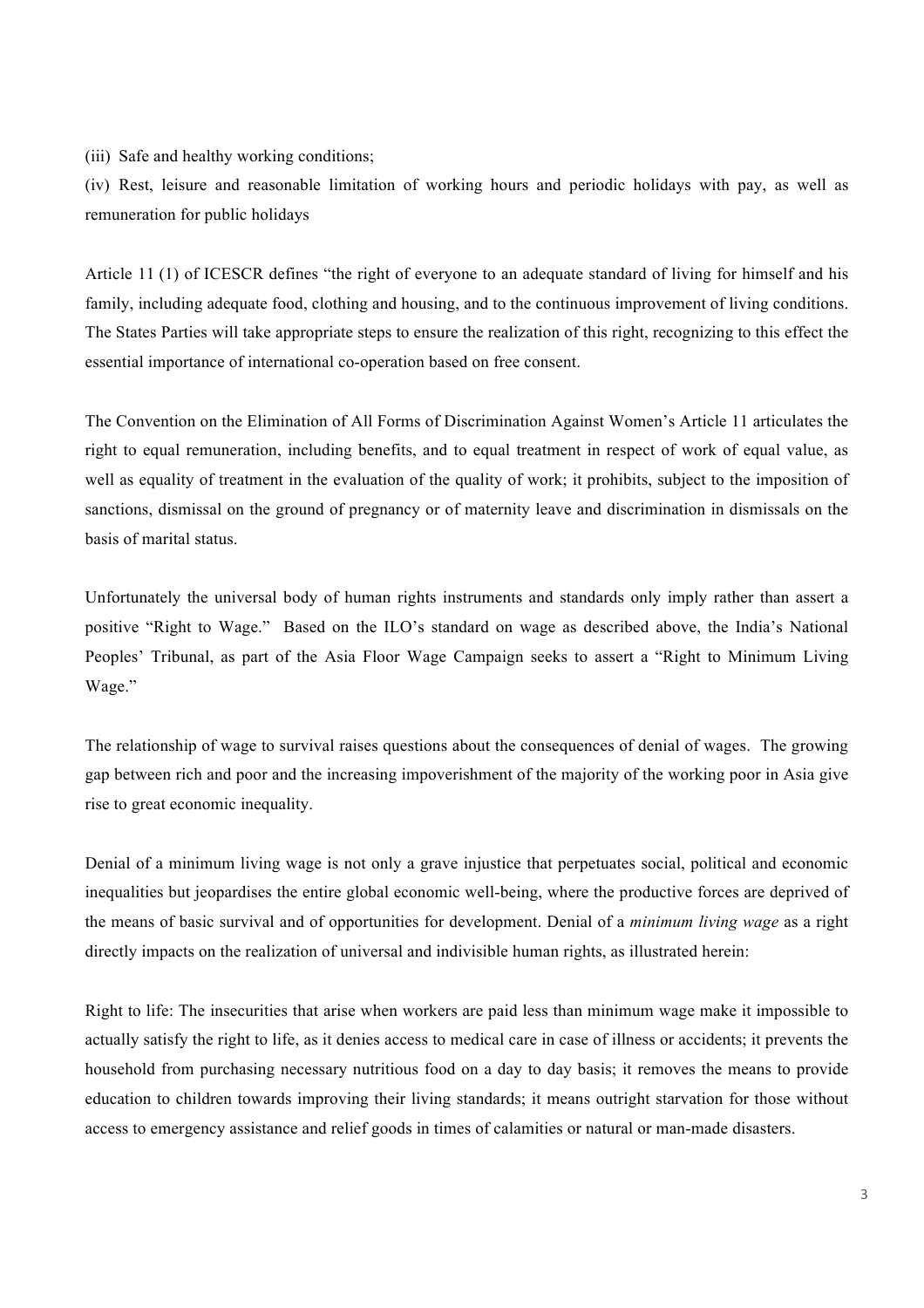Right to equal opportunity: The global gender division of labour, where female dominated industries are characterized by lower than minimum wages and exploitative practices, sustains the global manufacturing industry, and is central to their profit-driven survival. Thus violating the right to equal opportunity and the right to minimum wage is the norm for those industries which seek to be so-called globally competitive.

Right to equal protection of the law: Propelled by globalisation, countries have created legal and political environments where it will be more difficult to petition the government to protect the right to minimum wage. Workers that have unionised and waged struggles on wage issues find that they lack the necessary protection against arbitrary dismissals or terminations. Many companies simply do not allow the formation and registration of unions.

Right to decent working hours: As a result of both challenging industrial relations and the need to satisfy their most basic necessities, garment workers are compelled to work overtime hours when their wages are below minimum wage. This subliminal form of coercion may be concealed, but its consequences clearly are visible in the daily struggles of workers who have succumbed to lengthy working hours to earn that scant extra revenue for survival. In light of such, the AFW grasps the need to establish a *minimum living wage,* as a means to impede forced labour and to ensure a liberating, not limiting society.

Right to a standard of living adequate for himself and his family: Without a decent *minimum living wage*, by no means are workers able to meet their basic needs of food, shelter or clothing. Based on pragmatic accounts of what is to be considered as decent, the AFW would ensure that their wages are capable of satisfying such basic necessities.

The proliferation of various public and private institutions, the increasing levels of mediation, and the growing complexity of the global economic structure have made accountability for the denial of wage difficult and elusive. In order to make "Right to Minimum Living Wage" justiciable, both public and private institutions would need to be identified and mechanisms implemented for the delivery of this right.

#### **Conditions in the Indian garment industry**

### **Introduction**

The Indian textiles industry, according to the government, is valued at US\$ 55 billion at current prices, and 64% of this industry serves the domestic demand. The textiles industry accounts for 14% of industrial production,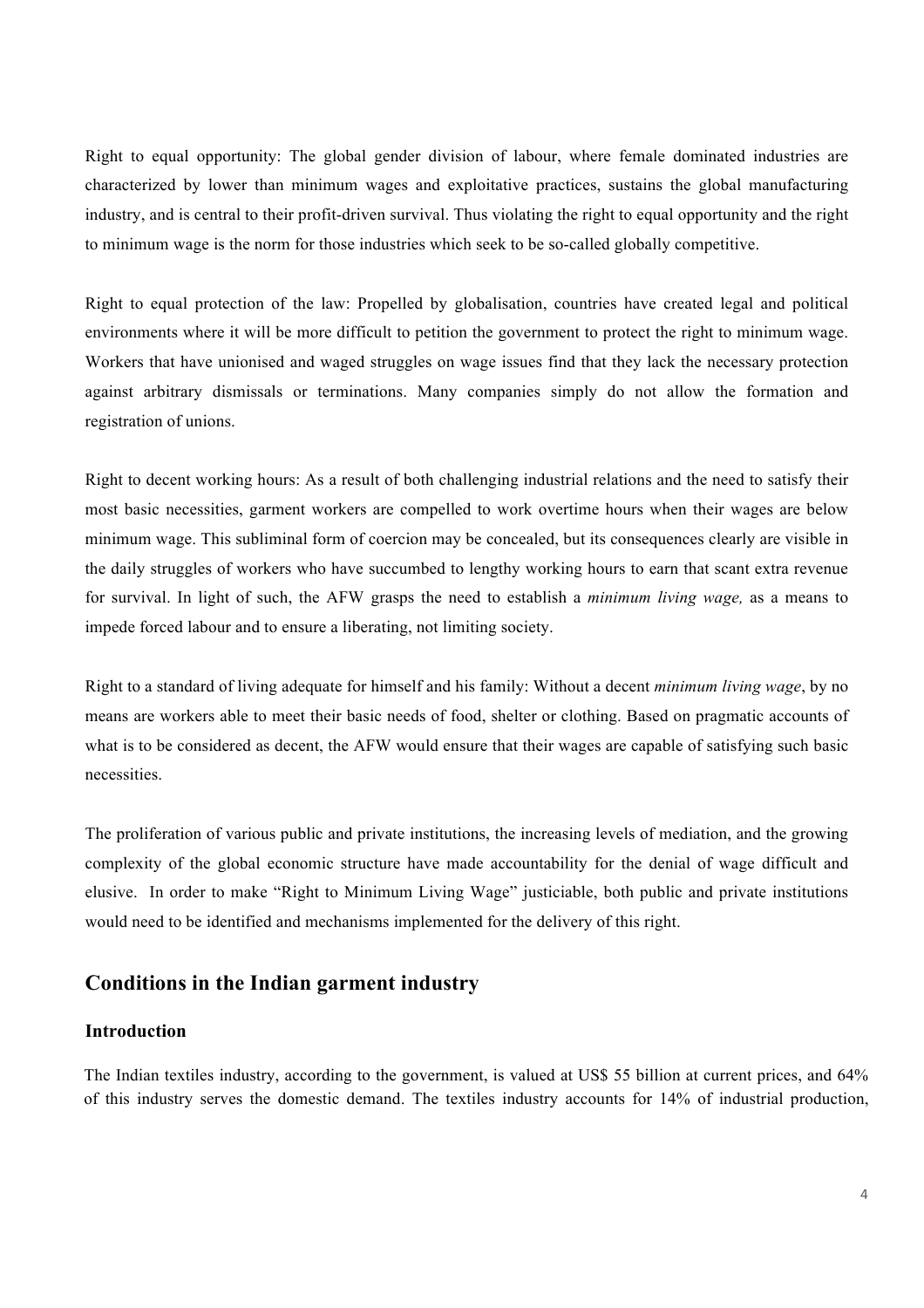which is 4% of GDP; and employs 35 million people and accounts for nearly 12% share of the country's total exports basket<sup>1</sup>.

As per the WTO data on international trade, India ranked as the third largest exporter in the global export of textiles (just behind China and EU 27), and  $6<sup>th</sup>$  largest in global export of clothing (behind China, EU 27, Hong Kong, Bangladesh, Turkey). During the year 2010-11, Readymade Garments account for almost 45% of the total textiles exports and apparel and cotton textiles products together contribute nearly 70% of the total textiles exports.

The textile exports to top 10 countries in the year 2011-2012 stands at 20497.52 million USD and this registers a 24.13% growth over the previous year<sup>2</sup>. Total export to European Union in the year 2011-2012 stands at 9311.63 million USD against the 8172.99 million USD in the previous years. The foregoing data shows that the textile sector, especially the export oriented sector, in India is reviving fast from the recent global economic crisis which engulfed most of India's export markets.

# **Brief Profile of Textile and Clothing Manufacturing and Exporting Hubs in India**

According to the 2009 Study of Apparel Export Promotion Council of India, National Capital Region, Tirupur and Bangalore alone contributes anywhere between 55% to 60% of the total exports from India. Tirupur, NCR, Bangalore, Chennai, and Jaipur are found to be clusters where more than 70% of the manufactured products are exported. Brief profiles of a few clusters are below

**Tirupur, Tamil Nadu:** Tirupur came into the scene of apparel manufacturing with the production of 'baniyans' in 1970s. As per the 2009 data, Tirupur tops all hubs in terms of turnover (Rs 13450 crore). There are a total of 2599 manufacturing units in Tirupur and the direct and indirect employment generation in the textile and garment sector in Tirupur is estimated at 6 lakh. 74% of the total production is exported and EU is the largest market of followed by USA. The total annual capacity of the cluster is estimated at 200 crore pieces; however, the actual production for the year was 144 crore pieces and thus the industry is operating at 72% capacity utilisation<sup>3</sup>. Average export price per piece of garment was calculated as Rs 100 in 2009. Tirupur focuses mainly on knitwear and hosiery.

**Bangalore, Karnataka:** The total turnover of Bangalore cluster is calculated to be Rs 5000 crore in 2009. There are 850 manufacturing units engaged in producing garments in Bangalore and the direct and indirect employment generation in the cluster is estimated at 4.5 lakh. The total number of garment pieces made annually in Bangalore stood at 32 crore in 2009. 80% of the workforce in Bangalore cluster is women. Bangalore focuses on gents wear with over 75% products being gents wear. Cost of production is relatively lower than that in NCR but higher than that of Tirupur and Chennai.

**NCR (Delhi, Haryana, UP):** There are a total of 1675 manufacturing units in NCR and the total turnover in 2009 was Rs. 10300 crores. Employment generation in NCR is estimated to be about 3 lakhs. Most of the workers in NCR are migrants from Uttar Pradesh and Bihar and unlike other clusters over 80 % of the workforce

 

 $1$  http://www.texmin.nic.in/sector/note\_on\_indian\_textile\_and\_clothing\_exports\_intl\_trade\_section.pdf  $2$  http://www.texmin.nic.in/ermiu/stat\_exports\_top\_10\_ermiu\_akb.pdf

 $3$  Indian Apparel Clusters-An Assessment, AEPC Study 2009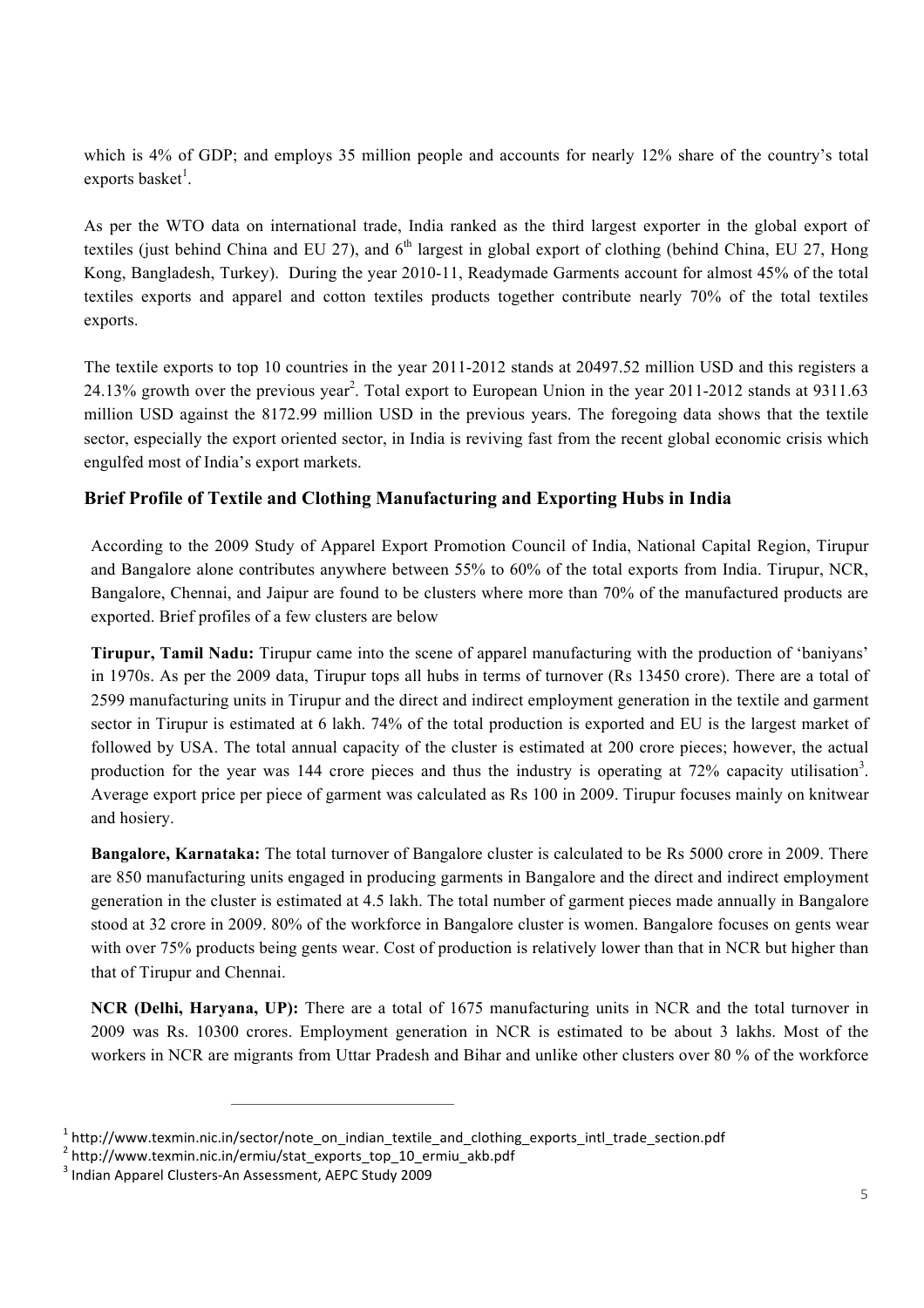is male. NCR is known for its skilled workforce. About 83% of the combined production in NCR is exported. NCR focuses on ladies fashion wear.

**Chennai, Tamil Nadu:** This cluster has 650 manufacturing units and the total turnover in 2009 was Rs 2500 crore and out of which 80% of this was for export. Chennai cluster generated a total of 2.4 lakhs employment in 2009, direct and indirect together. Most of the workers in this cluster are women.

**Ludhiana, Punjab:** Ludhiana enjoys monopoly in winter wear with 95% share of the total woollen/acrylic knitwear production in India. There are about 10000-12000 units including spinning, weaving, knitting, chemical processing and garment manufacturing in Ludhiana and the total turnover in 2009 was Rs. 7000 crores. Annual production is estimated to be 14 lakh pieces in 2009 and 20% this is estimated to be for export. Total employment (direct and indirect) generated in 20098 was 3.5 lakh.

#### **Workers' Concerns**

**Wage:** Wage has been a major issue in all these manufacturing hubs. The minimum wages in the industry is actually at the poverty level wage. On top of these poverty level wages, in most of the above mentioned manufacturing hubs, employers and contractors actively engage in wage theft in various forms: namely, illegal and unauthorised deduction from earned wages, non-payment of legal overtime wages, non-payment of wages according the skill level, inordinate delay in payment of wages.

The gap between the minimum wages and the living wage as calculated by AFW Alliance is given in the table.

|           | <b>Minimum</b> | Minimum                |
|-----------|----------------|------------------------|
|           | <b>Monthly</b> | Wage                   |
|           | Wage           | as $\frac{9}{6}$<br>of |
| Region    | (in Rs)        | <b>AFW</b>             |
| Bangalore | 4472           | 37%                    |
| Gurgaon   | 4847           | 40%                    |

**Working Conditions:** Employers practice various violations including illegal extension of working hours, practice of compulsory overtime, inhuman productivity measures, not providing adequate health and safety measures such as drinking water, hygienic and sufficient latrines and urinals and canteen facility. No creches are present, and no constitution of mandatory Works Committee, Sexual Harassment Committee and Occupational Health and Safety Committee. Various social security laws of Provident Fund, Employees State Insurance, Bonus and Gratuity are often violated by employers. Illegal retrenchment, lockouts, layoffs without following proper procedure along with indiscriminate use of contract labour is the norm of the day. Gender discrimination in terms of lower pay, sexual harassment etc. are also very common in many of these globally celebrated manufacturing zones.

**Freedom of Association:** Freedom of Association of garment workers is the least respected by employers. Collusion of the labour departments, police and anti-social elements is the major threat faced by workers in organising themselves for their rights. There have been many incidence of violence including kidnapping of union leaders in the northern region. Most of the employers invariably practice unfair labour practices listed in the  $5<sup>th</sup>$ Schedule of the Industrial Disputes Act, 1947. The ILO Conventions on Freedom of Association and Protection of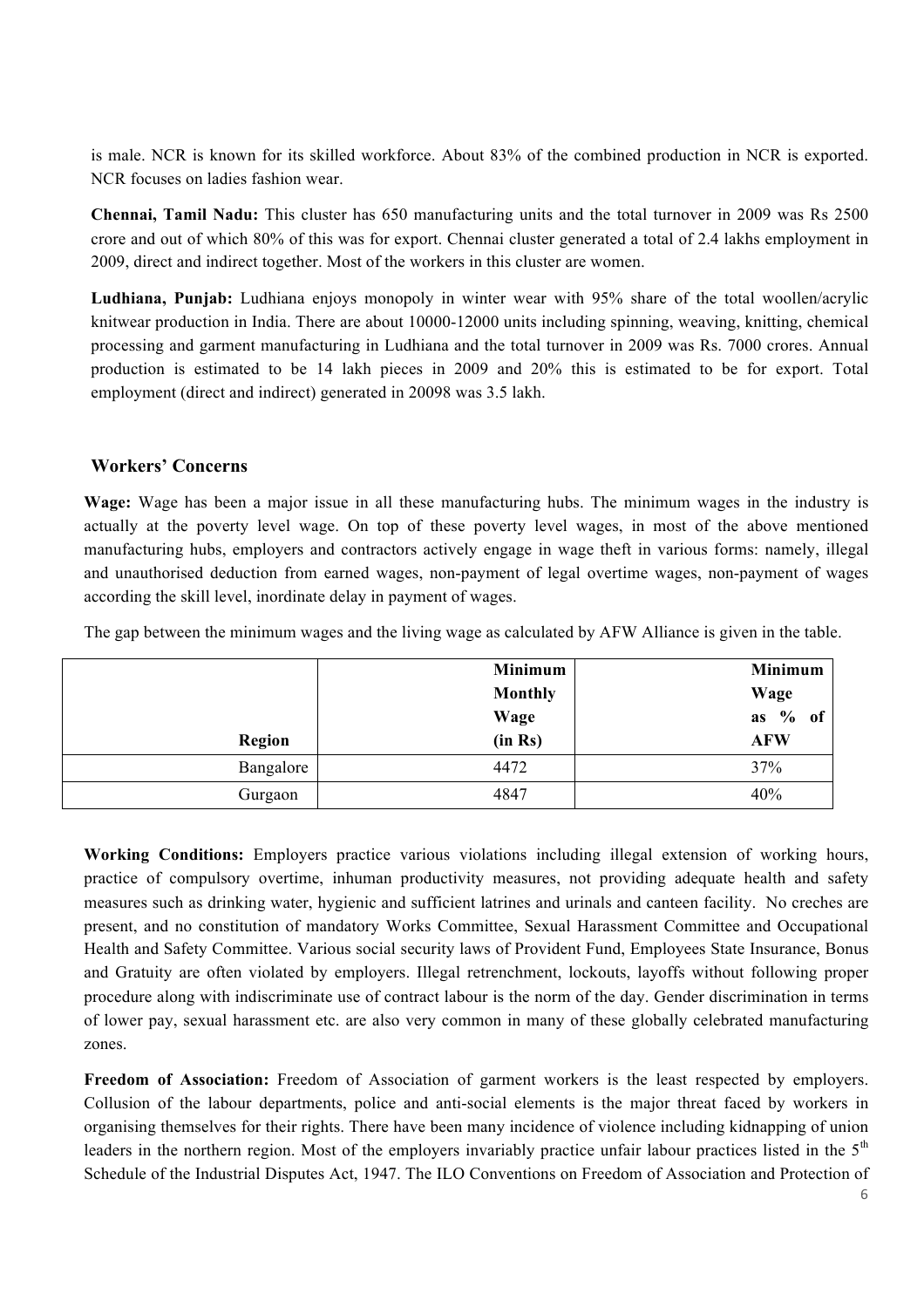the Right to Organise (C No:87) and Right to Organise and Collective Bargaining ( C No: 98) are also violated by many of the employers.

# **The Petition**

The Petitioner presents to the National Peoples Tribunal on Minimum Living Wage as a Fundamental Right of Indian Garment Workers the following testimonies:

- 1. Case studies from workers and women workers in the garment industry in across India from the manufacturing hubs described above.
- 2. Expert testimony on India's garment industry
- 3. Expert testimony on Indian Labour Laws
- 4. Expert testimony on gender aspects of labour
- 5. Expert testimony on Asia Floor Wage and its feasibility
- 6. Government Presentation (Additional Labour Commissioner-Karnataka)
- 7. Brand presentation (H&M)
- 8. Brand statement (ADIDAS)
- 9. Union Submissions from four major national federations (CITU, INTUC, HMKP, NTUI)
	- A. The Petitioner, through the People's Advocates, argues that there is a deficit in wages paid to workers and especially, women workers in the garment sector in India, that the wages paid to the workers falls far below a living wage standard that should provide adequate wages for basic food, clothing and accommodation, health, fuel and transport, education and communication and other expenses such as contribution to family, subscriptions such as to trade unions, care for children and parents, and other social functions.
	- B. The Petitioner argues that Freedom of Association is one of the most violated rights of workers, by their employers and that in the absence of such a right, it is impossible for workers to represent themselves democratically and have their human rights be respected and enforced.
	- C. The Petitioner argues that India is party to international standards including Core Conventions of the ILO, and has enacted laws and policies in line with these international standards. However there is a weak capacity and lack of political will on the part of the state and government to ensure implementation of and compliance with the international standards and national laws and policies, with lacunas that allow employers to circumvent the law.
	- D. The Petitioner argues that workers in the garment industry receive poverty wages, and in addition, are subjected to **wage theft**, excessive hours, underpaid overtime, and poor and stressful working conditions. In addition, there is lack of access to social security; a lack of protection for women workers especially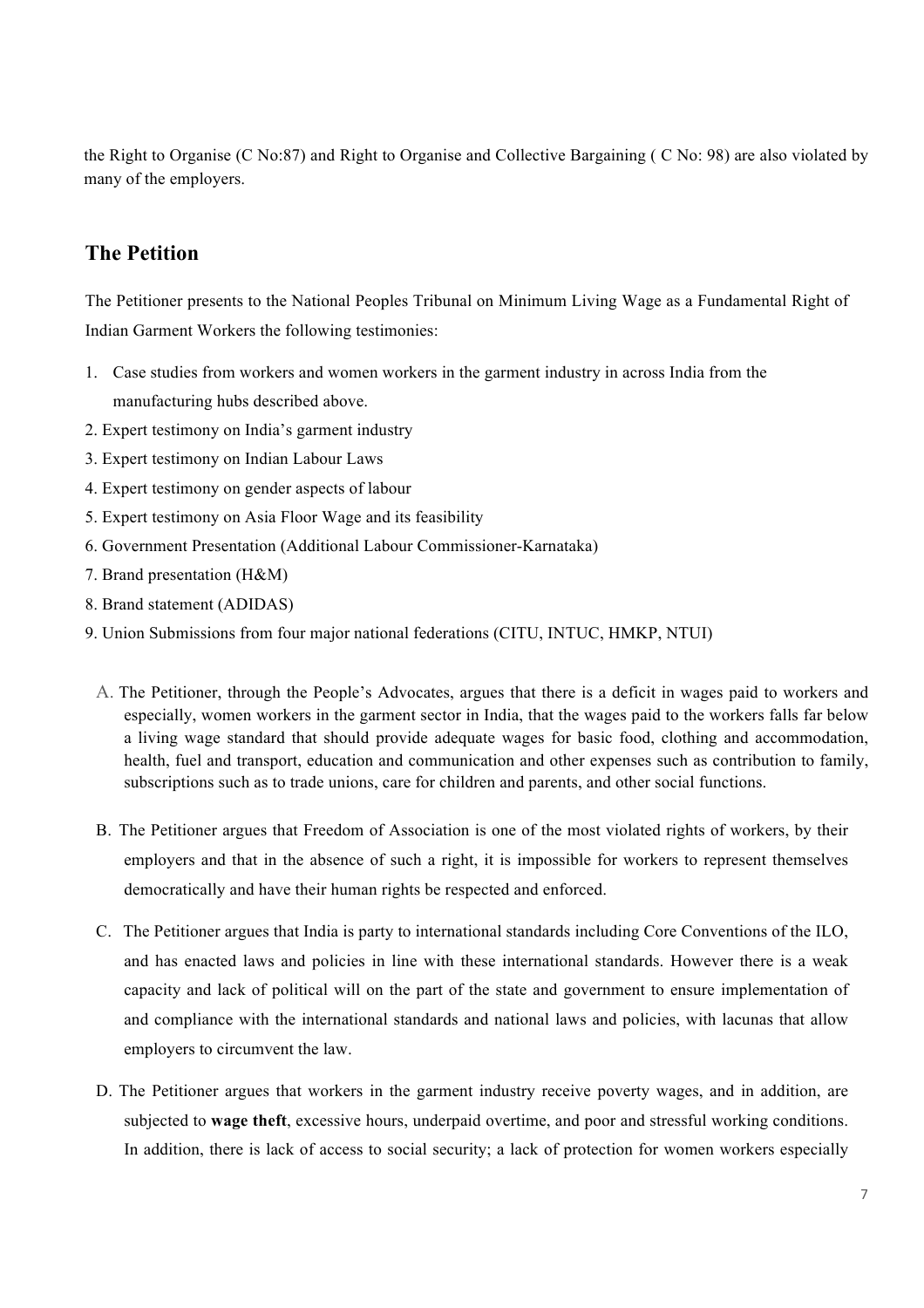with regard to health and safety, sexual harassment, maternity and reproductive health, and child care. The workers are subjected to imhuman productivity targets which lead to the violations of core labour standards.

- E. The Petitioner argues that the contract labour system, practiced widely and illegally, facilitates a complex illegal system that allows for wage theft including the social security component, use of extra-legal disciplinary methods, and unfair labour practice. The contract labour system shifts the accountability and liability for legal responsibility and promotes a culture of impunity, contempt of law and corruption.
- F. The Petitioner argues that the existence of extra-legal punitive power of corporal punishment into industrial discipline undermines women's equality and capacity to organize and improve their working conditions.
- G. The Petitioner confirms that garment workers are mostly migrants, mothers, care-givers, young, and have a double burden in society because they are both homemakers and economic providers. This deficit denies their dreams: for education, for professional development, for marriage, to have children, to care for their parents, to provide for their families, to build their own homes.
- H. The Petitioner argues that this wage regime removes the capacity of garment workers and women garment workers to extricate themselves from the cycle of poverty, elevate their economic and political status, and maintain their dignity and self respect.
- I. The Petitioner will argue that it is the loss of living wage earnings for workers that correspond to a benefit in huge profits for the garment industry of today who have profited hugely from outsourcing production to low wage countries. This we will show in evidence gathered on the global supply chain and on working and living conditions that fall short of the decent labour standards.
- J. The Petitioner argues that the Corporate Social Responsibility (CSR) programmes of the brands have failed to achieve their claims as seen over a long historical period and that brands need to take immediate concrete steps to allow access to unionsation, promote collective bargaining, and negotiate with the representative unions of garment workers.
- K. The Petitioner argues that significant portion of the garment industry is organized for foreign market and is integrated into global production network where production is done in India and similar developing countries, exclusively for the sale and consumption in the Global North market. In view of this emergence of a global production system the capacity to pay wages has to be assessed in relationship to the global production network. It is argued that the global production network of the brands has the capacity to pay living wage to the garment workers in the producing country.